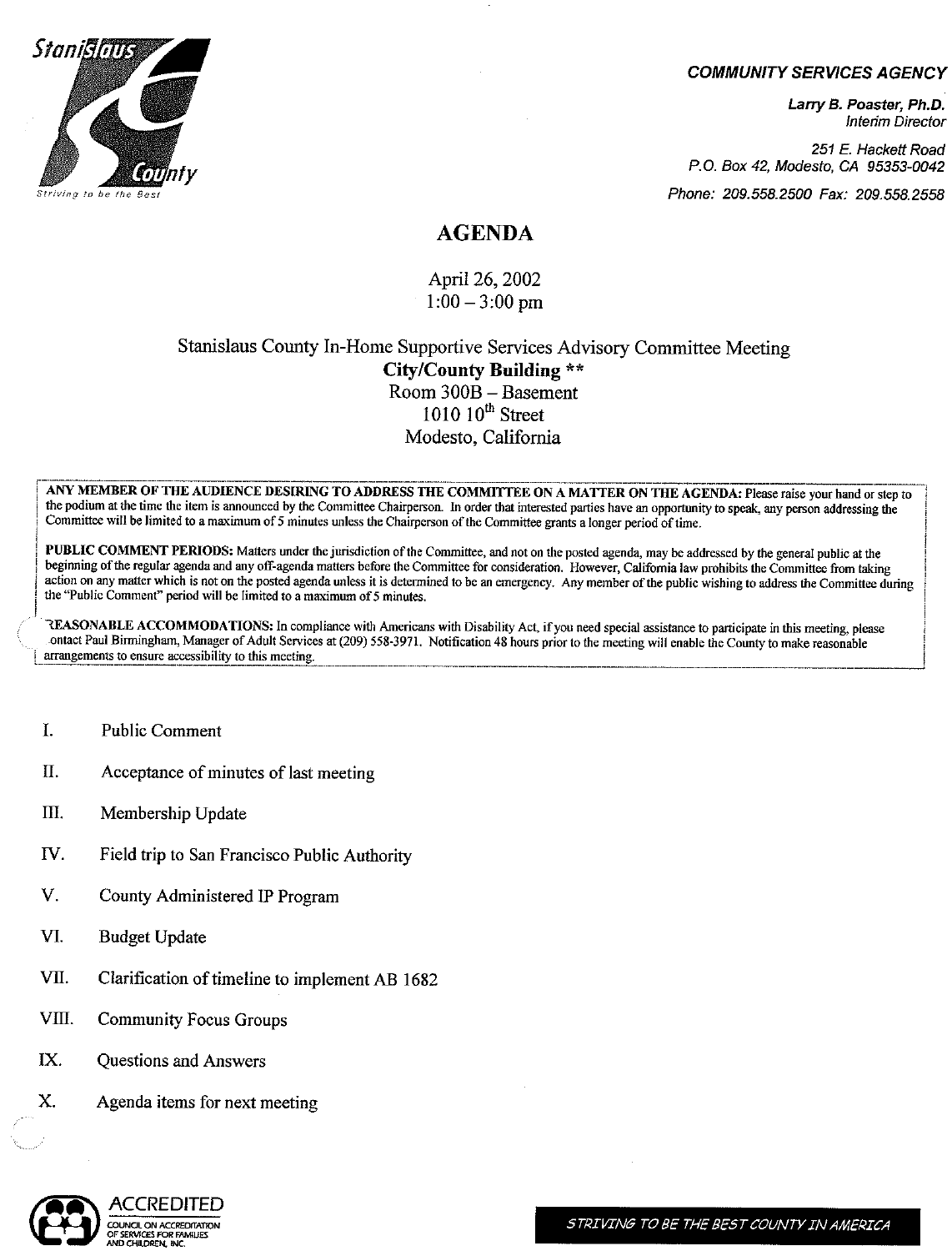# **EXPANDED AGENDA IHSS ADVISORY COMMITTEE APRIL 26, 2002**

## **III. MEMBERSHIP UPDATE**

THE PROPOSED NEW MEMBERS (CONSUMER MEMBERS: ROSE MARTIN AND ORA SCRUGGS; PROVIDER MEMBER: TONI HECTOR) WILL BE PRESENTED TO THE BOS ON THE APRIL 30 BOS AGENDA. ON APRIL 16 THE RESIGNATIONS OF THE PREVIOUS MEMBERS WERE ACCEPTED BY THE BOS.

# **IV. FIELD TRIP TO SAN FRANCISCO PA**

COMMENTS FROM COMMITTEE MEMBERS WHO WENT ON TRIP.

WHAT WAS LEARNED—WAS THE TRIP HELPFUL IN UNDERSTANDING WHAT A PA IS AND HOW IT OPERATES?

THANKS TO LARRY AND SHANNON WHO MADE THE ARRANGEMENTS.

# **V. COUNTY ADMINISTERED IP MODE**

### WHAT IS IT

HOW DOES IT WORK AND HOW IS IT FUNDED

WHAT IS REQUIRED TO BE PROVIDED UNDER THIS OPTION

EXPLAIN THAT THIS IS ONE OF THE OPTIONS THAT WILL MEET THE "EMPLOYER OF RECORD" FOR THE IP PROGRAM.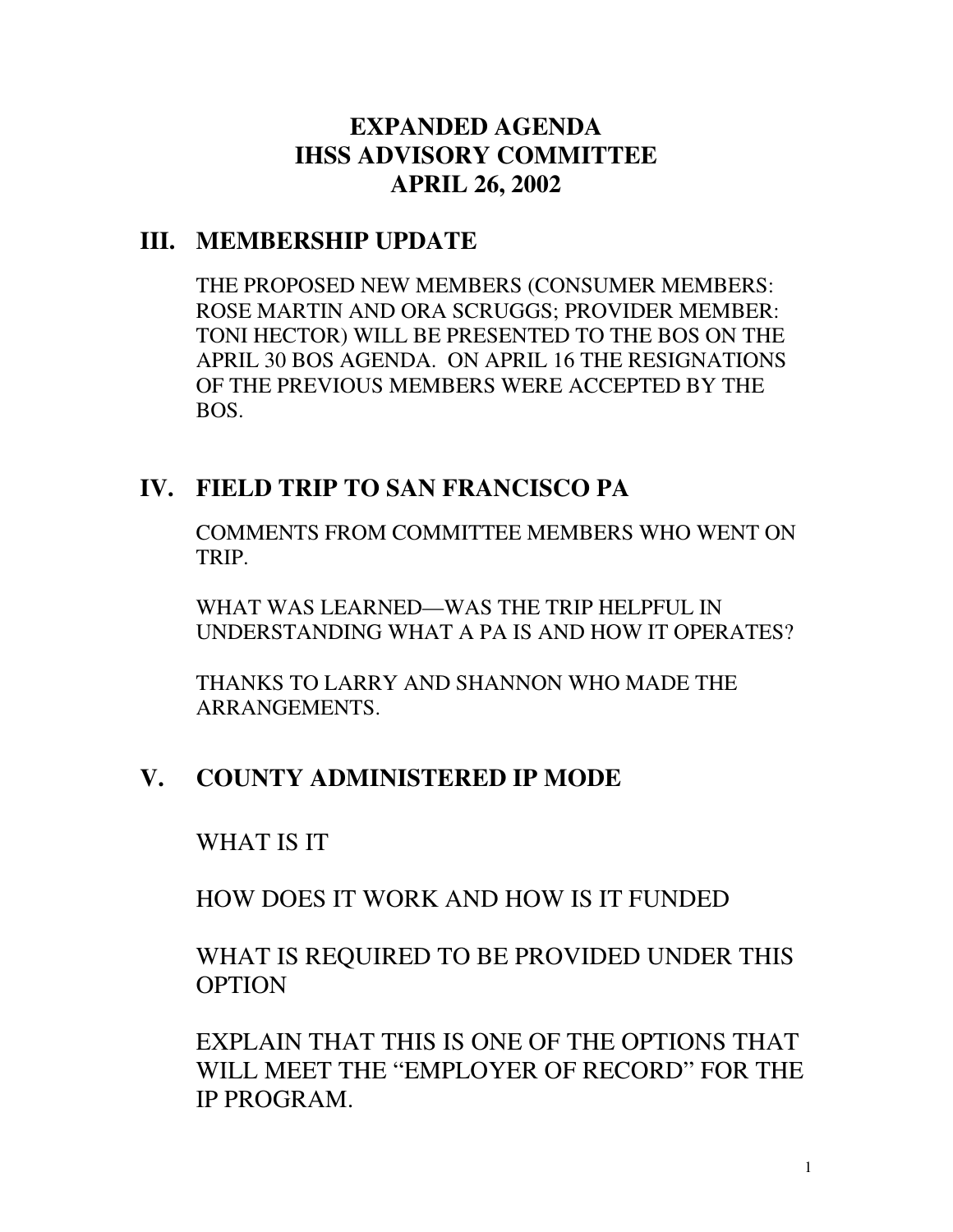HOW IS THIS OPTION SIMILAR OR DIFFERENT FROM WHAT WE HAVE NOW.

LIABILITY ISSUES

WAGE ISSUES

DISCUSSION AND CAPTURING OF THF THE MEMBERS PERCEPTIONS OF THE MAJOR BENEFITS AND/OR PITFALLS OF THIS OPTION.

VI. BUDGET UPDATE

## **VII. CLARIFICATION OF TIMELINE TO IMPLEMENT AB1682**

DISCUSS ACIN I 27-02

DISCUSS TENTATIVE TIMELINE TO MAKE A DECISION— RECOMMENDATION TO THE BOS IN EARLY OR MID JULY 2002

DISCUSS POSSIBILITY OR PERHAPS NEED FOR MORE FREQUENT MEETINGS AFTER THIS MEETING OR THE MAY  $10^{TH}$  MEETING.

WHEN TO SCHEDULE A REVIEW MEETING

#### **VIII. COMMUNITY FOCUS GROUPS**

DISCUSS INFORMATION REGARDING ROOMS AND DATES THAT LARRY HAS PUT TOGETHER. THESE ARE EVENING MEETINGS? IS THIS OK WITH COMMITTEE?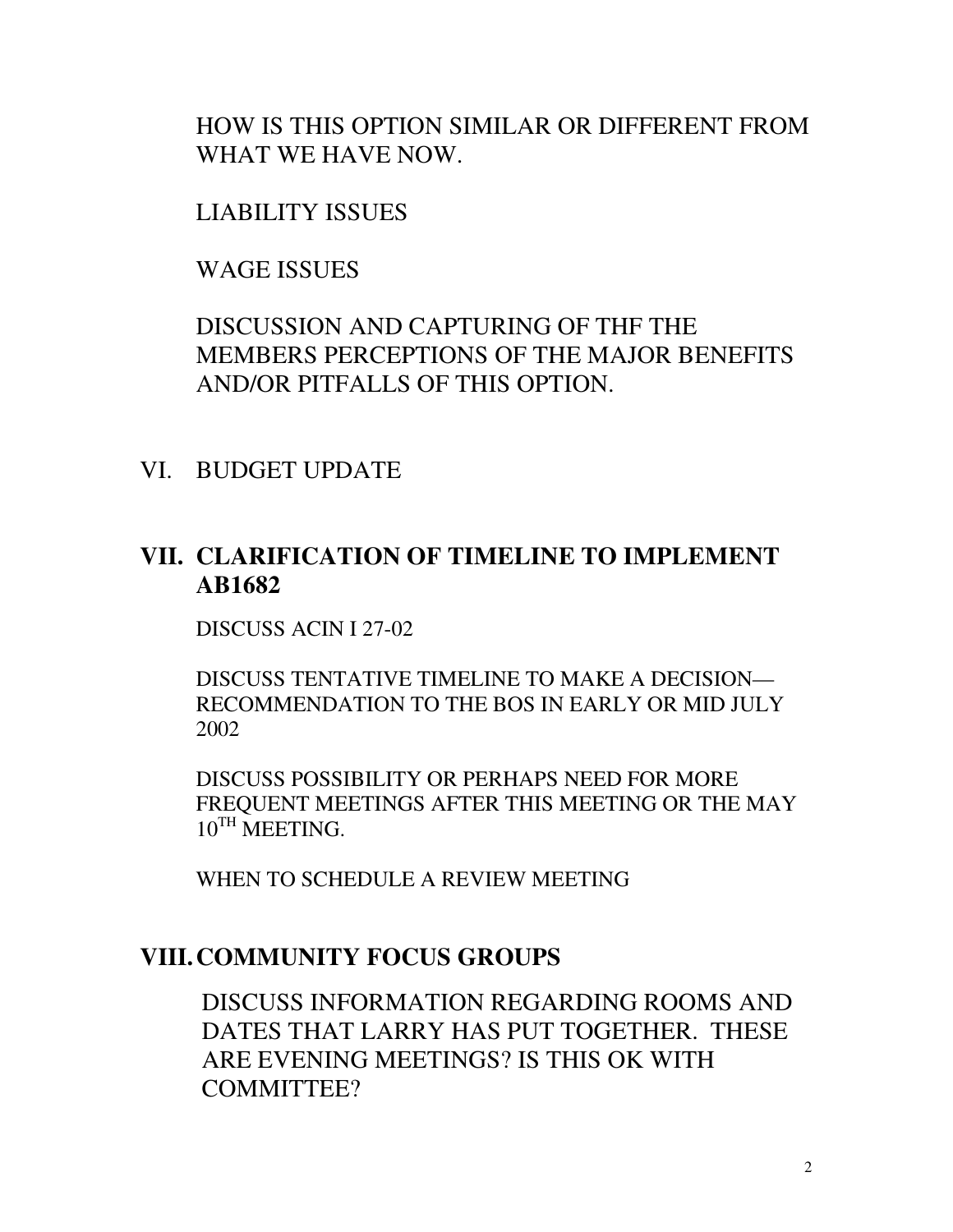WHAT FORMAT DOES THE COMMITTEE WANT TO USE?

SHORT PRESENTATION REGARDING AB1682 AND THE OPTIONS AVAILABLE BY STAFF

DISCUSSION BY COMMITTEE MEMBERS ABOUT WHAT HAS HAPPENED AND THE CHOICES AVAILABLE

PUBLIC INPUT AND QUESTIONS

WHICH COMMITTEE MEMBERS WILL BE AVAILABLE TO PARTICIPATE IN FORUMS?

HOW DOES THE COMMITTEE WANT TO PROMOTE THE FORUM—ADS IN TURLOCK JOURNAL, PUBLIC ACCESS STATION, LETTERS TO TURLOCK AREA RECIPIENTS AND PROVIDERS?

DOES THE COMMITTEE WANT TO HAVE A FORUM IN MODESTO?

**IX.** 

### **X. QUESTIONS AND ANSWERS**